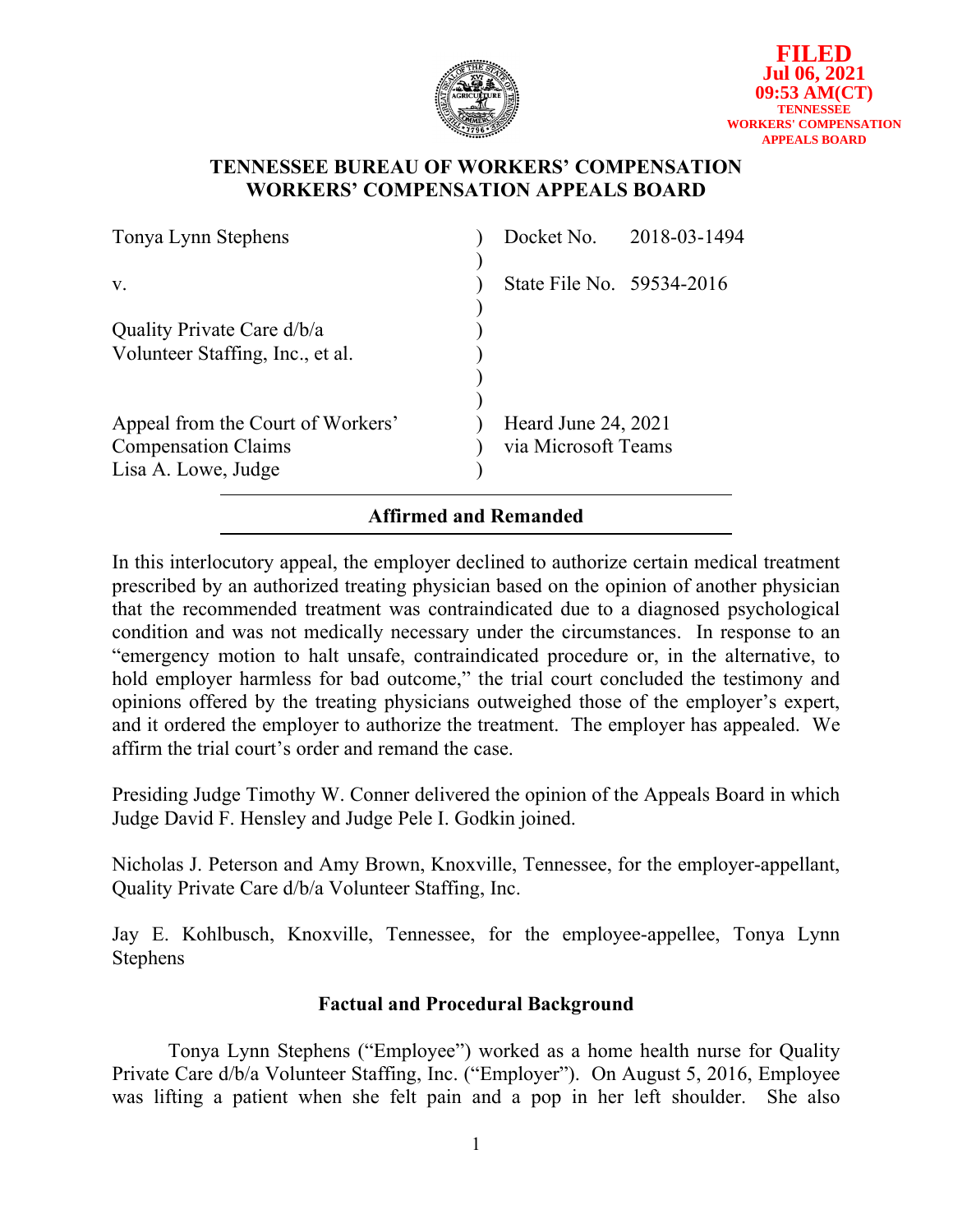complained of neck pain, low back pain, and hip pain. Employer initiated benefits and authorized medical treatment, and Employee came under the care of an orthopedic surgeon, Dr. William Hovis, who performed two shoulder surgeries. After the second shoulder surgery, Dr. Hovis referred Employee to Dr. Sean Grace, a shoulder specialist, for an evaluation. Dr. Grace diagnosed complex regional pain syndrome ("CRPS") and recommended a referral to another physician. Employee then selected Dr. David Newman from an employer-provided panel, who provided pain management treatment. Dr. Newman recommended several courses of treatment, including a spinal cord stimulator trial. Employer submitted Dr. Newman's treatment recommendations to its utilization review ("UR") provider, and the reviewing physician recommended that the spinal cord stimulator trial be denied. However, when this recommended treatment was submitted for utilization review a second time, the UR physician agreed the spinal cord stimulator trial was medically necessary.<sup>[1](#page-1-0)</sup>

Before Employee was able to proceed with the spinal cord stimulator trial, Dr. Newman retired, and treatment was delayed while Employer provided another panel of physicians. The next panel-selected physician, Dr. James Choo, first saw Employee on July 15, 2020. He agreed Employee suffered from CRPS and was a candidate for a spinal cord stimulator trial, but he noted certain prerequisites to proceeding. Specifically, Employee's A1C test, which measures blood sugar, needed to be under a certain level due to her diabetes, and she needed a psychological evaluation to assess the appropriateness of the spinal cord stimulator trial. Thereafter, Employee underwent a psychological evaluation with Dr. Ted Jones, who diagnosed her with somatic symptom disorder, severe depression and anxiety, and "significant catastrophizing." Nevertheless, Dr. Jones concluded Employee was a "good candidate" for the spinal cord stimulator trial despite these diagnoses.

Employer requested Dr. Jeffrey Hazlewood, a physical medicine and rehabilitation specialist, to review medical records and offer opinions on diagnoses and treatment recommendations, including the appropriateness of the spinal cord stimulator trial. After reviewing numerous records, Dr. Hazlewood commented that "[t]here have been minimal objective signs of CRPS documented, and basically this diagnosis was based on apparently subjective symptoms with lack of explanation otherwise of her current symptomatology." As a result, Dr. Hazlewood concluded he could not state "within a reasonable degree of medical certainty that this claimant has a diagnosis of [CRPS]." He further concluded, "[i]t is not appropriate to refer to a spinal cord stimulator placement, in

<span id="page-1-0"></span><sup>&</sup>lt;sup>1</sup> In an expedited hearing order issued May 24, 2019, in which the trial court ordered Employer to authorize compounded creams as prescribed by Dr. Newman, the trial court noted that Dr. Newman had recommended several courses of treatment, including a spinal cord stimulator, and that Employer had "agreed to authorize all of the treatments except the compound[ed] creams." Thus, contrary to the assertion in Employer's "Emergency Motion to Halt Unsafe, Contraindicated Procedure," which sought to "rescind prior order authorizing a spinal stimulator surgical implant," the record contains no such order. Instead, the record indicates Employer had previously agreed to authorize the spinal cord stimulator trial.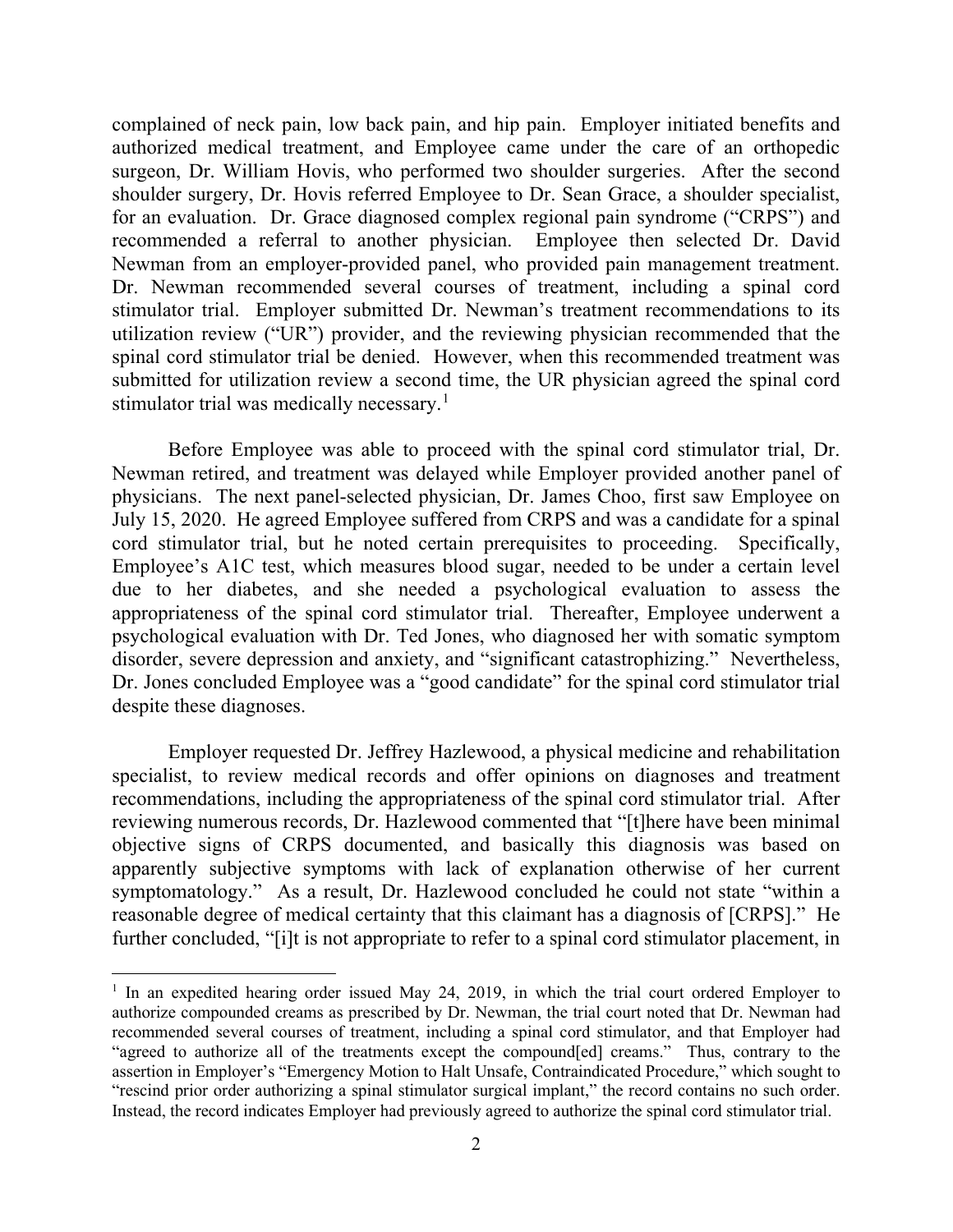my opinion, when there is no clear cut anatomical diagnosis, and certainly not enough objective findings . . . to justify a spinal cord stimulator." Finally, Dr. Hazelwood commented that it is not appropriate under the Official Disability Guidelines ("ODG") for a psychological evaluator to have a financial relationship with the physician who prescribed the spinal cord stimulator trial and, based on his review of the records, such a relationship existed between Dr. Choo and Dr. Jones.

In response to Dr. Hazlewood's report, Employee's attorney requested supplemental opinions from Dr. Choo and Dr. Jones. In a November 16, 2020 letter to Employee's attorney, Dr. Jones disagreed with certain of Dr. Hazlewood's statements and, in particular, noted that "[n]ot all patients who have [somatic symptom] disorder should be ruled out from a stimulator treatment." After noting he had evaluated "hundreds of patients for spinal cord stimulators," he expressly disagreed with Dr. Hazlewood's conclusions and suggested Dr. Hazlewood not "practic<sup>[e]</sup> psychology without a license." Finally, he rejected Dr. Hazlewood's statements concerning his relationship with Dr. Choo and explained that he is an "independent psychologist" whose practice merely rents space from Dr. Choo's practice.

Similarly, in a November 16, 2020 letter to Employee's attorney, Dr. Choo also disagreed with Dr. Hazlewood's conclusions. He insisted that, during his clinical evaluations of Employee, he "performed a physical evaluation and observed her symptoms were consistent with the IASP criteria for CRPS."<sup>[2](#page-2-0)</sup> He commented he had "never had an instance where an insurance carrier questioned the validity of a diagnosis I have made." He disagreed that the proposed treatment violated the ODG. He rejected Dr. Hazlewood's statement that there was a financial relationship between himself and Dr. Jones that precluded his referring patients to Dr. Jones for a psychological evaluation. He also rejected Employer's attorney's suggestion that either he or his practice receives any kind of financial remuneration from companies that sell neuromodulation devices. In sum, Dr. Choo insisted that "patients who pass this screening and are determined to be suitable candidates by the psychologist are permitted to proceed. Patients who do not pass the screening do not proceed."

Following a motion hearing, the trial court determined Employee had come forward with sufficient evidence to conclude she would likely prevail at trial in proving the reasonableness and medical necessity of a spinal cord stimulator trial that was causally related to her work injury. Employer has appealed.

### **Standard of Review**

The standard we apply in reviewing the trial court's decision presumes that the court's factual findings are correct unless the preponderance of the evidence is otherwise.

<span id="page-2-0"></span><sup>&</sup>lt;sup>2</sup> IASP refers to the International Association for the Study of Pain.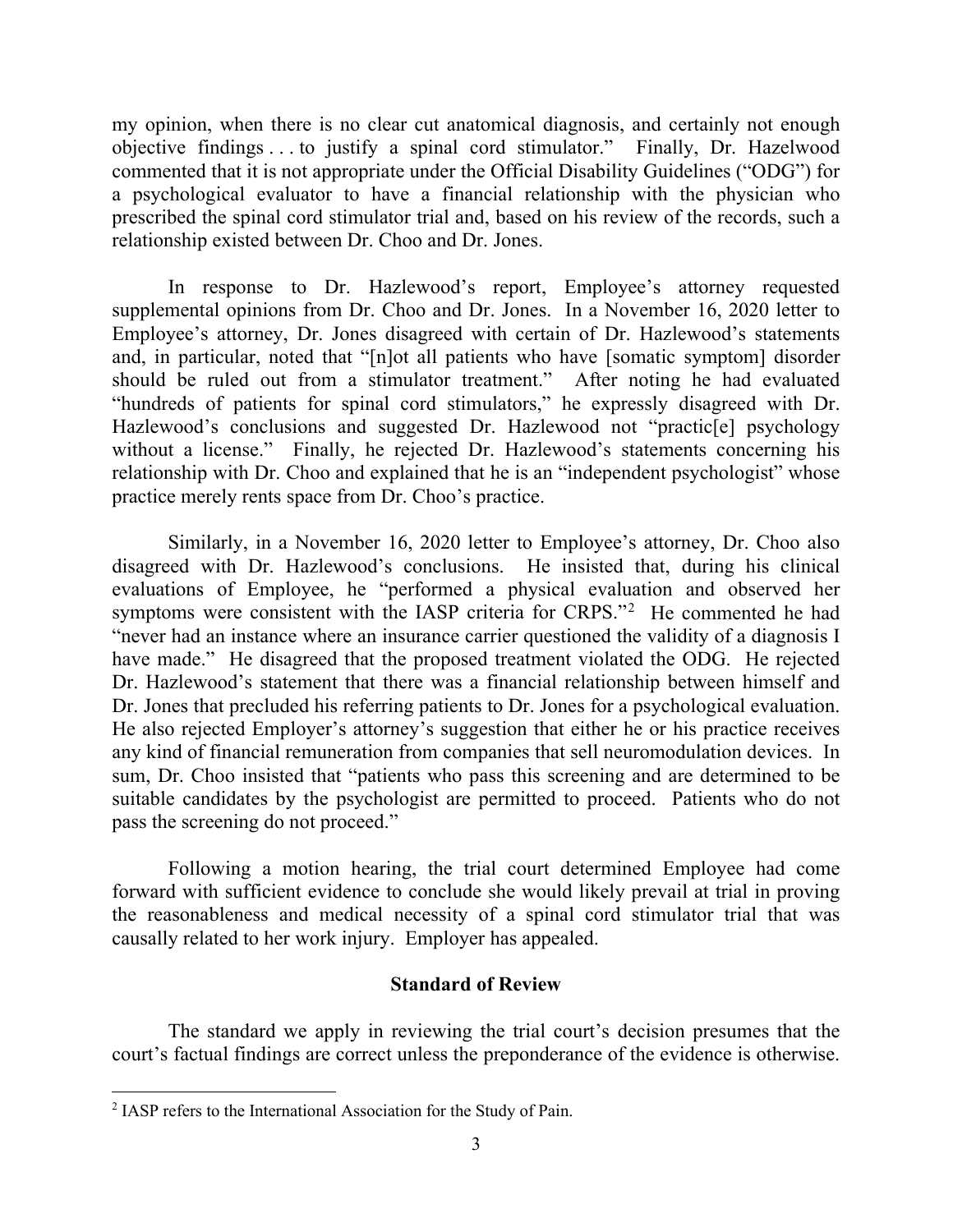*See* Tenn. Code Ann. § 50-6-239(c)(7) (2020). However, a trial court's findings based upon documentary evidence is reviewed do novo with no presumption of correctness. *Goodman v. Schwarz Paper Co.*, No. W2016-02594-SC-R3-WC, 2018 Tenn. LEXIS 8, at \*6 (Tenn. Workers' Comp. Panel Jan. 18, 2018). Similarly, the interpretation and application of statutes and regulations are questions of law that are reviewed *de novo* with no presumption of correctness afforded the trial court's conclusions. *See Mansell v. Bridgestone Firestone N. Am. Tire, LLC*, 417 S.W.3d 393, 399 (Tenn. 2013). We are also mindful of our obligation to construe the workers' compensation statutes "fairly, impartially, and in accordance with basic principles of statutory construction" and in a way that does not favor either the employee or the employer. Tenn. Code Ann. § 50-6- 116 (2020).

#### **Analysis**

On appeal, Employer asserts the trial court erred in several respects. First, Employer insists a trial court cannot order treatment that does not comply with the ODG. Second, Employer argues it cannot be held liable for the cost of treatment that does not comply with the ODG. Third, Employer insists the trial court abused its discretion in failing to consider the ODG when evaluating the medical necessity of the prescribed treatment. Fourth, Employer asserts the trial court erred in not holding it harmless from any adverse effects that could occur as a result of the spinal cord stimulator trial. For her part, Employee asserts Employer's appeal is frivolous and/or taken solely for delay, and she moves this court to award her "damages."

#### *Medical Treatment Guidelines*

The issues raised by Employer require us to consider and interpret the statutes and regulations regarding the adoption of the medical treatment guidelines for workers' compensation claims. In 2013, the General Assembly authorized and instructed the Administrator of the Bureau of Workers' Compensation, in consultation with the medical advisory committee, to "adopt guidelines for the diagnosis and treatment of commonly occurring workers' compensation injuries" by January 1, 2016. Tenn. Code Ann. § 50-6- 124(g) (2014). In discharging this obligation, the Administrator officially adopted the *Work Loss Data Institute ODG Guidelines*, effective January 1, 2016, and "any future published updates." Tenn. Comp. R. & Regs. 0800-02-25-.03(1) (rev. 2018).

Regulations pertaining to the ODG provide that medical treatment that is "in accordance with the  $[ODG] \dots$  is presumed to be reasonable and necessary." Tenn. Comp. R. & Regs. 0800-02-25-.03(2). Moreover, "[a]ny treatment that explicitly follows the treatment guidelines . . . or is reasonably derived therefrom, including allowances for specific adjustments to treatment, shall have a presumption of medical necessity for utilization review purposes." *Id.* This presumption "shall be rebuttable only by clear and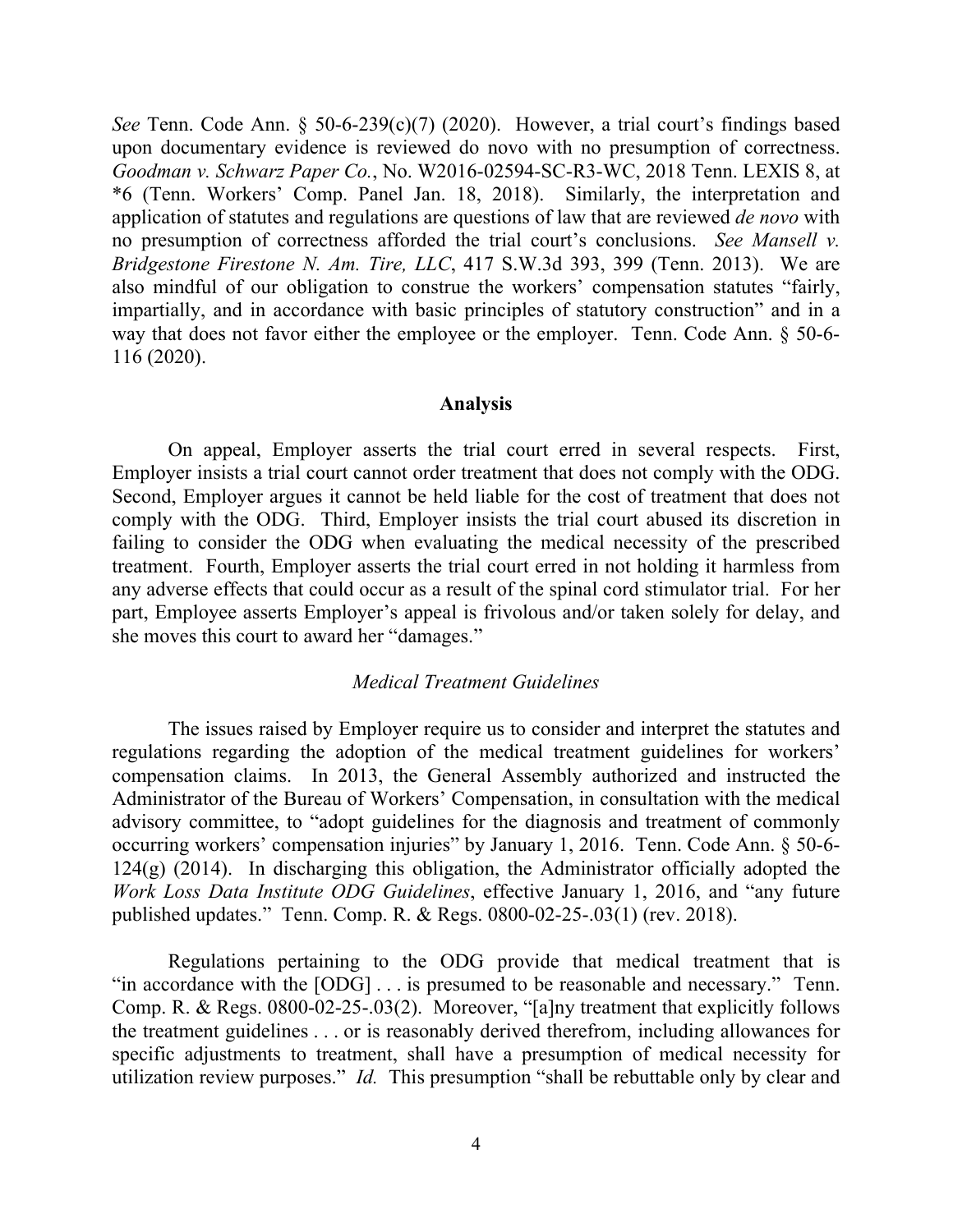convincing evidence that the treatment erroneously applies the guidelines or that the treatment presents an unwarranted risk to the injured worker." *Id.*

In addition, Bureau regulations acknowledge that "each individual clinical situation and patient [are] unique" and that "[t]he guidelines are not a standard or a mandate." Tenn. Comp. R. & Regs. 0800-02-25-.03(3). Furthermore, "[e]xceptions to and the proper application of the guidelines require judgment." *Id.*

Finally, the regulations provide that an employer "shall not deny treatment based solely on the determination that the treatment falls outside of the guideline if such denial is not supported by documented evidence-based medicine." Tenn. Comp. R. & Regs. 0800-02-25-.03(4). Under such circumstances, "[t]he employer shall not be responsible for charges for medical treatment that is not in accord with the guidelines unless: (a) [i]t was provided in a medical emergency; (b) [i]t was authorized by the employer," or "[i]t was approved through the appeal process by the Bureau." Tenn. Comp. R. & Regs. 0800-02-25-.03(5).

#### *Authority of Trial Court to Order Medical Treatment*

Judges on the Tennessee Court of Workers' Compensation Claims have a statutory duty to "hear and determine claims for compensation." Tenn. Code Ann. § 50-6- 238(a)(3) (2020). Judges are obligated to apply the Tennessee Rules of Evidence and the Tennessee Rules of Civil Procedure at all hearings "unless an alternative procedural or evidentiary rule has been adopted by the administrator." Tenn. Code Ann. § 50-6-  $239(c)(1)$ . Judges have the authority to issue "an order for the payment of benefits under the workers' compensation law." Tenn. Code Ann.  $\S$  50-6-239(c)(2). They can also issue orders "concerning the provision of temporary disability or medical benefits" at an interlocutory stage of the case if the employee has presented sufficient evidence supporting a finding that the employee "would likely prevail at a hearing on the merits." Tenn. Code Ann. § 50-6-239(d)(1).

With respect to medical benefits, trial judges must also consider several evidentiary presumptions. For example, "[a]ny treatment recommended by a physician or chiropractor selected [from an employer-provided panel], or by referral, if applicable, shall be presumed to be medically necessary for treatment of the injured employee." Tenn. Code Ann. § 50-6-204(a)(3)(H). We previously discussed these presumptions in *Morgan v. Macy's*, No. 2016-08-0270, 2016 TN Wrk. Comp. App. Bd. LEXIS 39 (Tenn. Workers' Comp. App. Bd. Aug. 31, 2016), as follows:

[W]hen relevant statutory provisions and the rules governing the medical treatment guidelines are read in conjunction, it is evident that a trial court can apply one of two potential presumptions to the issue of medical necessity in any given case. First, as codified in section 50-6-204(a)(3)(H),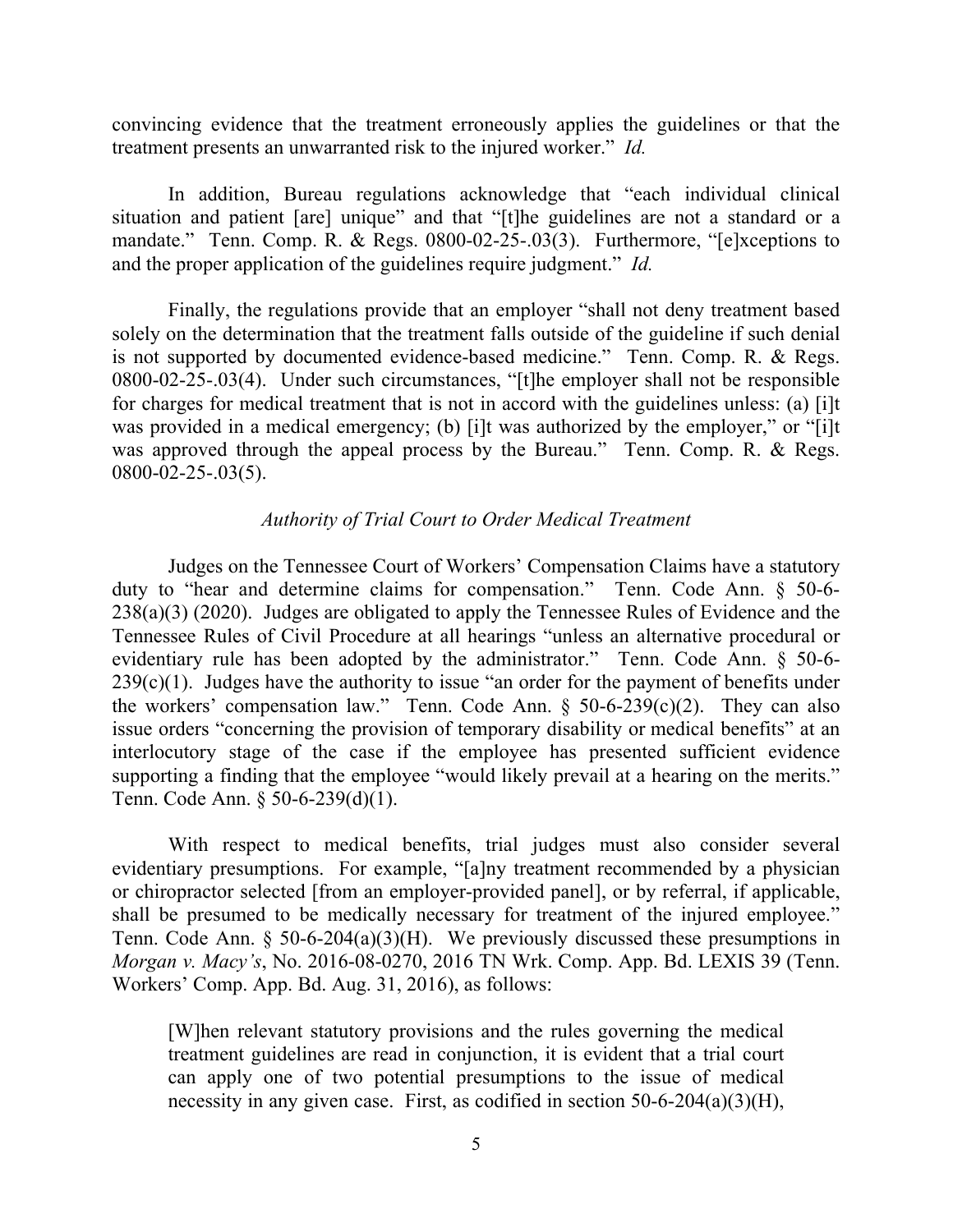treatment recommended by an authorized physician is presumed medically necessary. While this provision does not specify the quantum of evidence required to rebut the presumption, ... Tennessee courts have long acknowledged the presumption and considered it rebuttable by a preponderance of the evidence.

. . . .

Second, in circumstances where an employee establishes by expert medical evidence that the recommended treatment "explicitly follows the treatment guidelines" or "is reasonably derived therefrom, including allowances for specific adjustments to treatment," then the burden shifts to the employer to rebut the presumption of medical necessity by clear and convincing evidence.

*Id.* at \*17-18 (internal citations omitted). In seeking to rebut this second presumption as described above, an employer can seek to prove, by clear and convincing evidence, that the physician erroneously applied the guidelines or that the treatment presents an unwarranted risk to the injured worker. Tenn. Comp. R. & Regs. 0800-02-25-.03(2). In accordance with Tennessee Code Annotated section 50-6-238(a)(3), the trial court is to weigh the evidence and determine whether the employer has met this burden.

### *Trial Court's Order for Medical Treatment*

Here, the trial court was presented with conflicting medical opinions regarding the reasonableness and medical necessity of the proposed spinal cord stimulator trial. Dr. Newman initially recommended the spinal cord stimulator trial, and this recommendation was reiterated by Dr. Choo, both of whom were panel-selected physicians. Moreover, Dr. Jones, an authorized referral, completed the psychological evaluation and concluded Employee was a suitable candidate for the spinal cord stimulator trial despite her psychological conditions. Dr. Hazlewood, who conducted a medical records review but did not evaluate the patient in person, recommended against the procedure and concluded it fell outside the ODG. Both Dr. Choo and Dr. Jones responded to Dr. Hazlewood's objections. As we have discussed previously, when all such evidence is by deposition or other documentation, a reviewing court is in as good a position as the trial court in assessing such evidence. *Brees v. Escape Day Spa & Salon*, No. 2014-06-0072, 2015 TN Wrk. Comp. App. Bd. LEXIS 5, at \*16 (Tenn. Workers' Comp. App. Bd. Mar. 12, 2015). Here, we conclude the preponderance of the evidence supports the trial court's determinations regarding the expert medical proof.

Employer first argues, essentially, that a trial court does not have the authority to order an employer to authorize or pay for medical treatment that falls outside the ODG. Employer urges this court to conclude "as a matter of law that the guidelines must be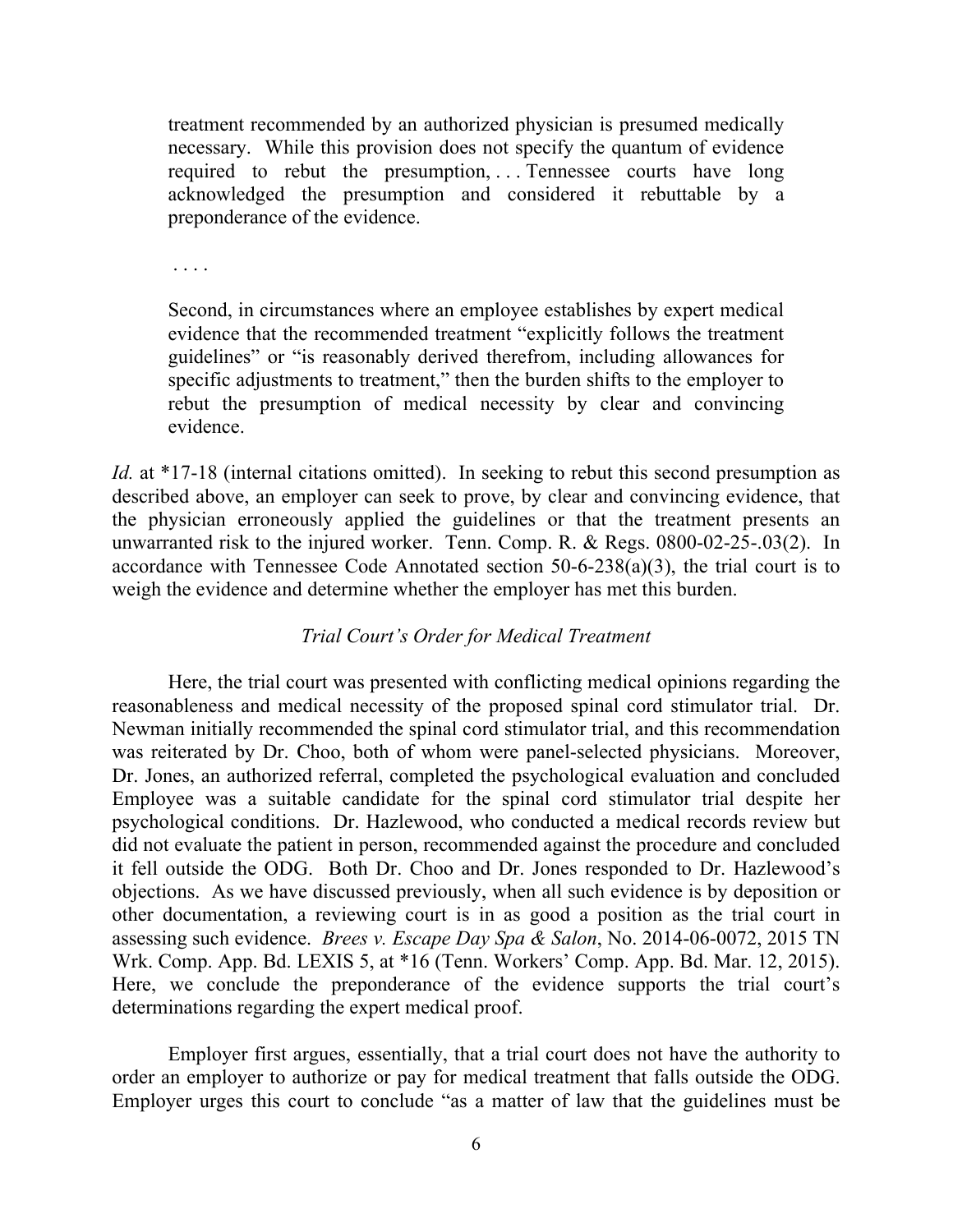followed." It further argues that allowing a trial court to order such treatment creates a "wide open, widespread, anything goes system." Employer insists "it is an error of law *per se* to reject an explicit prohibition in the guidelines."

The fallacies in Employer's arguments begin with the title of the publication. The ODG are "guidelines." Tennessee's regulations acknowledge this fact, defining the term "treatment guideline" to mean "recommendations intended to optimize patient care that are informed by a systematic review of the evidence and an assessment of the benefit and harms of alternative care options." Tenn. Comp. R. & Regs. 0800-02-25-.02(10). In adopting the regulations governing treatment guidelines, the Administrator expressly rejected the notion that the guidelines are a "standard" or a "mandate." Tenn. Comp. R. & Regs. 0800-02-25-.03(3). Instead, "each individual clinical situation and patient [are] unique," and a proper application of the guidelines requires "judgment." *Id.* If Employer's argument were taken to its logical conclusion, the opinion of a physician regarding a course of treatment would, in fact, be unnecessary. Any practitioner could determine recommended treatment as set out in the ODG and follow it to the letter, without any consideration of the particular circumstances of that patient's case. We conclude that is not what was intended when the Bureau adopted medical treatment guidelines.

Furthermore, Employer's interpretation would render Tennessee Code Annotated section  $50-6-204(a)(3)(H)$  meaningless because no presumption of medical necessity would be necessary if the authorized physician were required to follow the ODG without any consideration of the physician's independent judgment and the circumstances of that patient's case. We reject such a rigid interpretation of the regulations adopting the ODG and reiterate that treatment recommended by an authorized physician is presumed medically necessary, and it is an employer's burden to overcome this presumption with competent expert evidence that meets the applicable standard of proof. Thereafter, it is the trial court's function to weigh that expert proof and make findings as to which opinions are more persuasive in light of any applicable burdens of proof. That is what the trial court did in this case.

Employer next argues that "[a]ll medical experts agree and the trial court agree<sup>[s]</sup> the guidelines prohibit the spinal cord stimulator on a patient like [Employee] with somatic symptom disorder." Employer's use of the word "medical" in this context apparently seeks to exclude the opinions of Dr. Jones, who conducted the psychological evaluation that Dr. Choo determined was a prerequisite to the spinal cord stimulator trial. Dr. Jones, in fact, specifically disagreed with the statement that a spinal cord stimulator "should not be undertaken in any patient with a diagnosis of somatic symptom disorder." He explained, "there are varying degrees and severities of this disorder," and he stated, "[n]ot all patients who have this disorder should be ruled out from a stimulator treatment." Dr. Choo, in reiterating his treatment recommendation, noted that Dr. Jones "is considered one of the nation's leading psychological experts on pain-and-addiction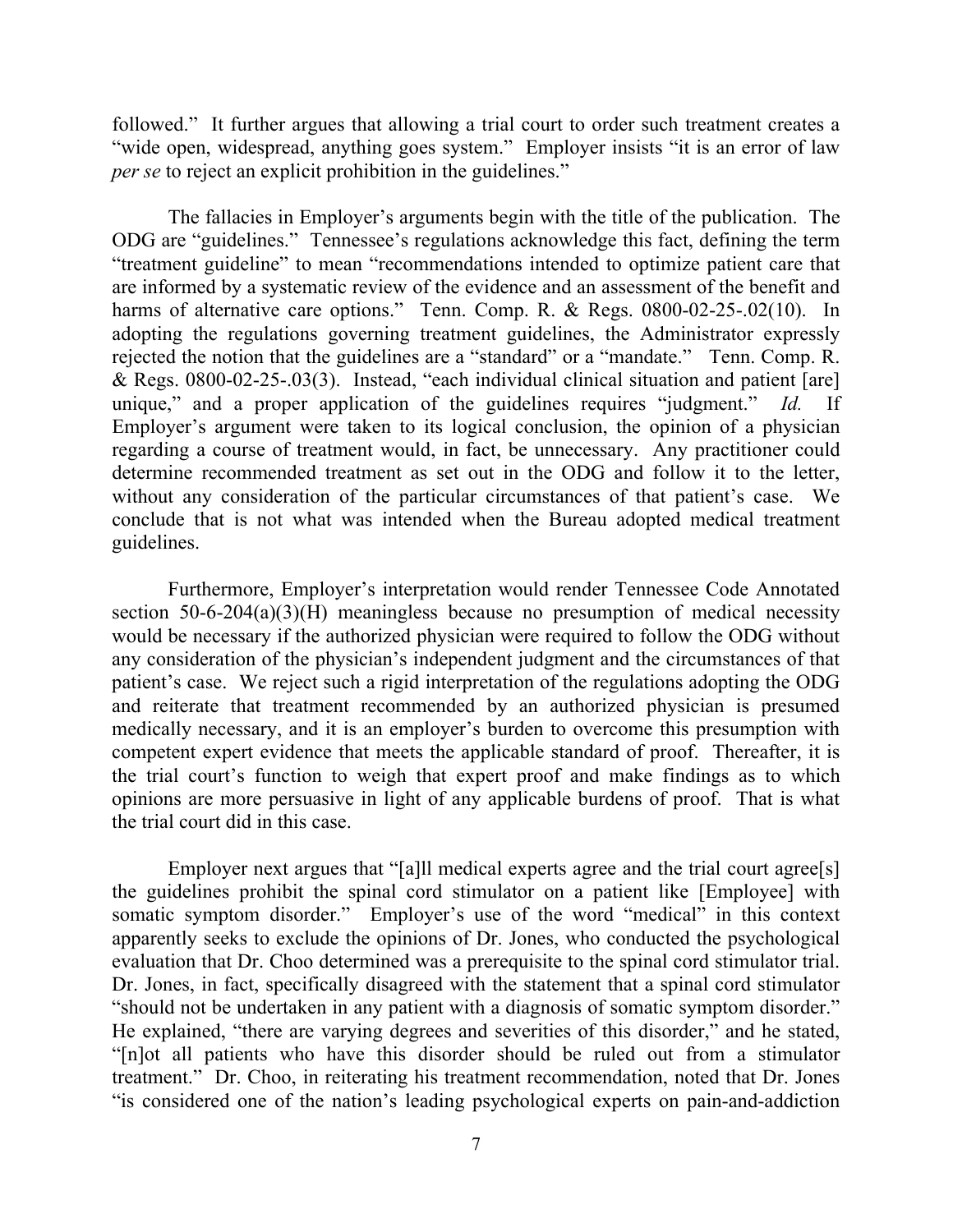issues." Dr. Choo expressed "complete confidence in Dr. Jones's abilities as a clinical psychologist," and he noted that Dr. Jones "found the patient to be a suitable candidate for [s]pinal [c]ord [s]timulation."

Employer additionally asserts the trial court determined that the proposed treatment fell outside the ODG. We conclude this is a mischaracterization of the trial court's order. In evaluating the expert proof, the trial court noted that "[t]he treatment guidelines do not completely rule out [a spinal cord stimulator] for those with anxiety/depression; they merely urge that caution be used." The trial court then noted that Dr. Jones expressly considered the ODG's guidance regarding a patient with somatic symptom disorder but concluded that, despite any contraindications, Employee was a suitable candidate for the procedure. As we have noted previously, "[a] trial court is not in a position to independently assess an injured worker's symptoms . . . to determine whether recommended treatment falls within medical treatment guidelines." *Morgan*, 2016 TN Wrk. Comp. App. Bd. LEXIS 39, at \*18 (citing *Scott v. Integrity Staffing Solutions*, No. 2015-01-0055, 2015 TN Wrk. Comp. App. Bd. LEXIS 24, at \*8 (Tenn. Workers' Comp. App. Bd. Aug. 18, 2015)). Thus, a trial court must necessarily evaluate, weigh, and rely on expert proof to support its determinations regarding the proper application of the ODG and the issue of medical necessity. The trial court did so in this case.

Employer next argues the trial court erred in failing to consider the purported financial relationship between Dr. Choo's practice and Dr. Jones's practice, and whether that relationship invalidated Dr. Jones's opinions due to a conflict of interest. The trial court expressly considered the evidence submitted by the parties regarding this issue and determined there was no conflict of interest, concluding "Dr. Jones and Dr. Choo clearly rebutted [Employer's] assumption that a conflict of interest exists." The preponderance of the evidence supports that determination.

Employer also argues it cannot be held responsible for charges related to treatment that falls outside the ODG unless one of the exceptions noted in Tenn. Comp. R. & Regs. 0800-02-25-.03(5) is satisfied. We agree. However, as noted above, the experts in this case *disagreed* as to whether this treatment fell outside the ODG. Even assuming the recommended treatment were found to be "not in accord" with the ODG, we conclude the second of the exceptions, which requires an employer to pay for treatment authorized by the employer, applies in the present case for two reasons. First, the record contains no prior order from the trial court compelling Employer to authorize the spinal cord stimulator. Instead, the trial court's May 24, 2019 order indicated Employer had *agreed* to authorize all treatment, including the spinal cord stimulator, except for the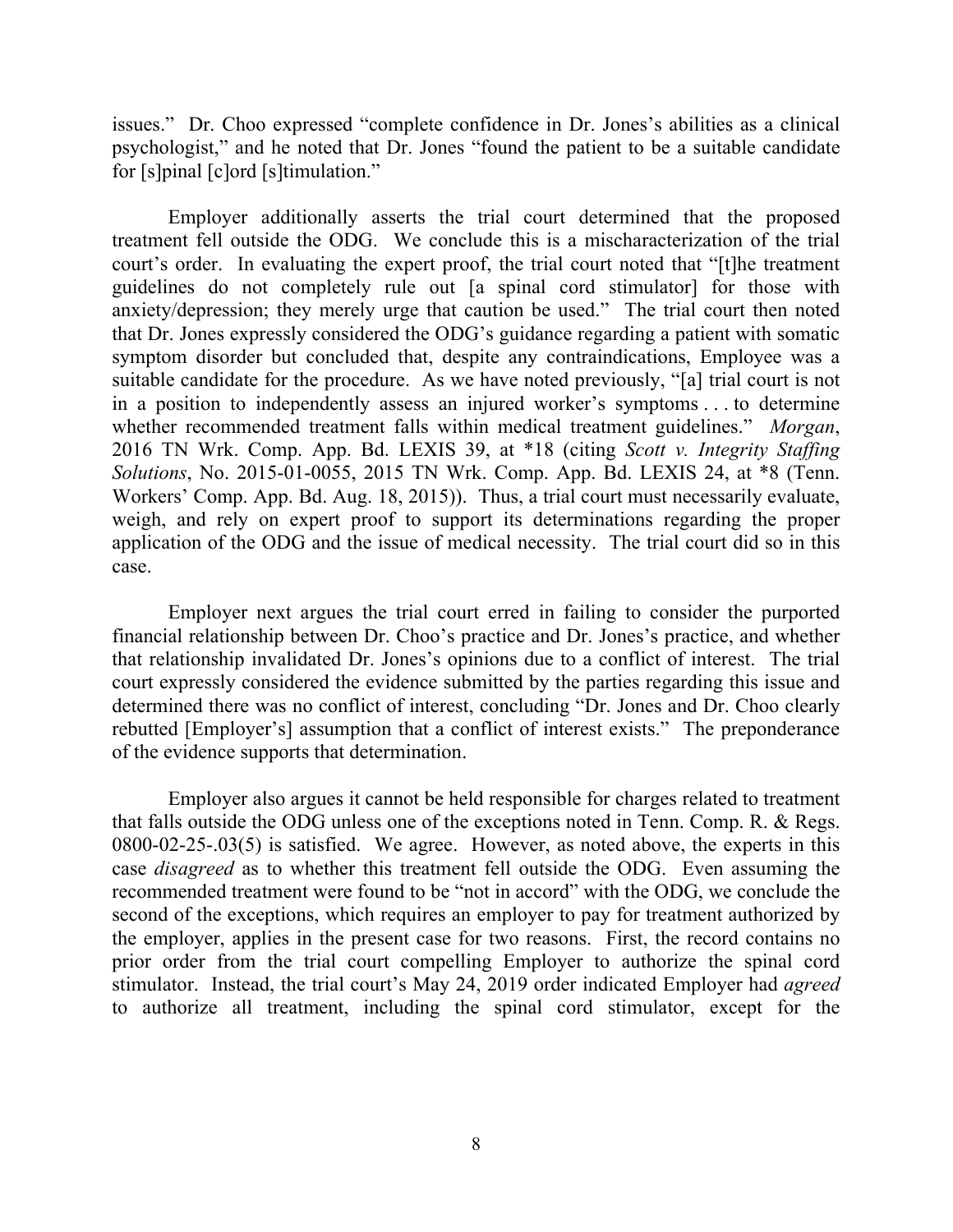compounded creams.<sup>[3](#page-8-0)</sup> Second, even if Employer had not previously authorized the spinal cord stimulator before reversing course, this exception does not require that an employer *voluntarily* authorize the treatment, only that it authorize the treatment, whether voluntarily or involuntarily. Thus, we conclude this exception includes cases where a court of competent jurisdiction has ordered an employer to authorize treatment.

After weighing the expert medical proof and choosing to give greater weight to the opinions of the authorized physicians, the trial court denied Employer's motion to halt the spinal cord stimulator trial and, in effect, ordered Employer to authorize treatment Employer had previously authorized. Thus, pursuant to the express terms of Tenn. Comp. R. & Regs. 0800-02-25-.03(5)(b), Employer is responsible for the charges related to that treatment. Consequently, we conclude the trial court did not err in ordering medical treatment as prescribed by the authorized treating physician. [4](#page-8-1)

Finally, Employee asserts that Employer's appeal should be deemed frivolous and/or taken solely for delay. After carefully considering this issue, we decline to find Employer's appeal to be frivolous or taken solely for delay and respectfully deny Employee's motion for "damages" in accordance with Tenn. Comp. R. & Regs. 0800-02-  $22-.09(4)$ .

### **Conclusion**

For the foregoing reasons, we affirm the trial court's expedited hearing order and remand the case. Costs on appeal are taxed to Employer.

<span id="page-8-0"></span><sup>&</sup>lt;sup>3</sup> We offer no opinion regarding what circumstances, if any, would support an employer's decision to withdraw authorization for treatment previously authorized in light of Tenn. Comp. R. & Regs. 0800-02-  $25 - .03(5)(b)$ .

<span id="page-8-1"></span><sup>4</sup> Employer has cited no authority and we are unaware of any statute or case law indicating a trial court has the authority to prospectively hold an employer harmless for medical treatment that does not produce the desired result. Hence, we conclude the trial court did not err in denying that part of Employer's motion.